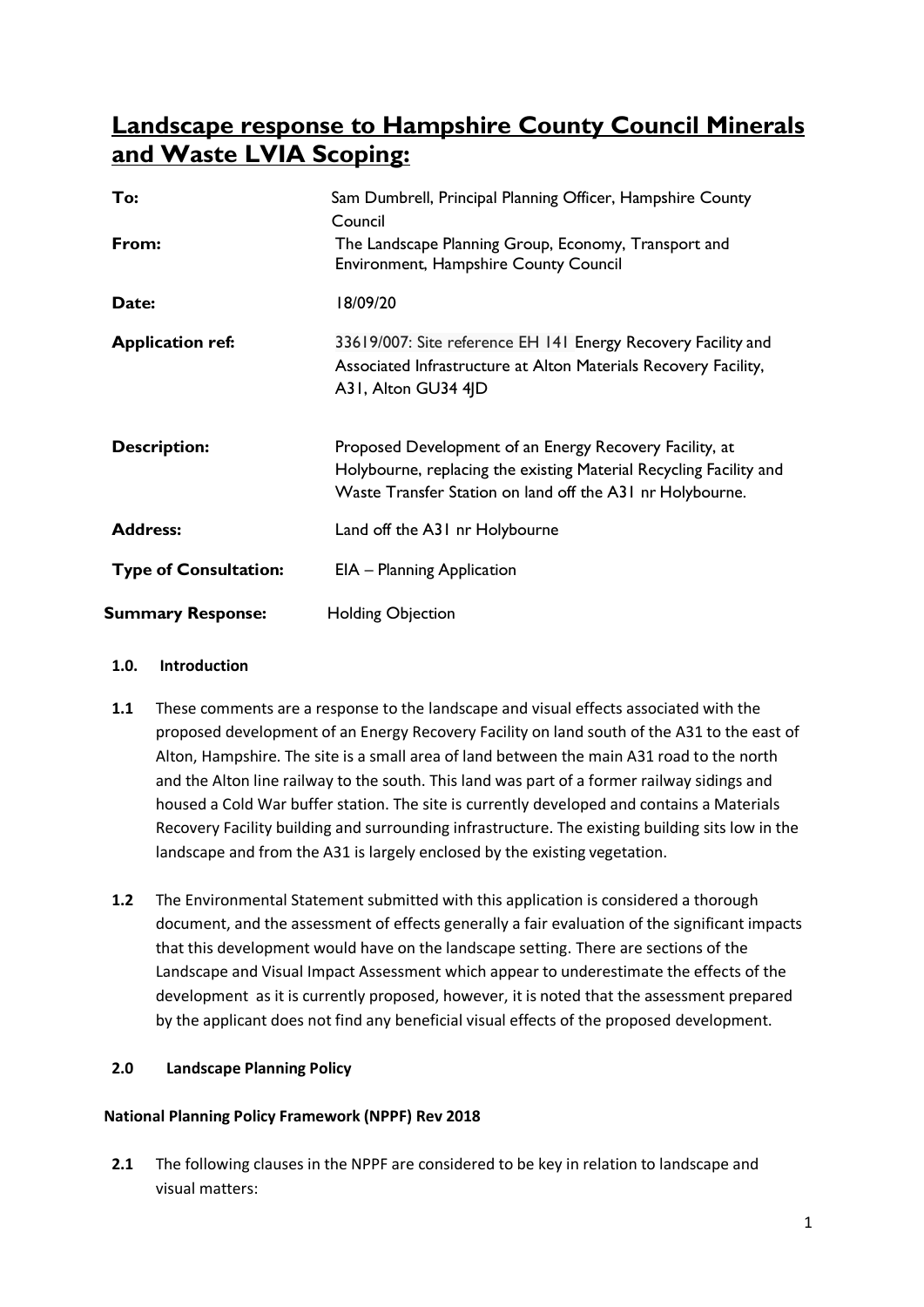*"Para 127. Planning policies and decisions should ensure that developments:*

- *a) will function well and add to the overall quality of the area, not just for the short term but over the lifetime of the development;*
- *b) are visually attractive as a result of good architecture, layout and appropriate and effective landscaping;*
- *c) are sympathetic to local character and history, including the surrounding built environment and landscape setting, while not preventing or discouraging appropriate innovation or change (such as increased densities);…"*

*"Para 170. Planning policies and decisions should contribute to and enhance the natural and local environment by:*

*b) recognising the intrinsic character and beauty of the countryside, and the wider benefits from natural capital and ecosystem services – including the economic and other benefits of the best and most versatile agricultural land, and of trees and woodland;"* 

## **Hampshire Minerals and Waste Plan Adopted 2013: Relevant Policies**

2.1. Hampshire Minerals and Waste Plan Policy 5:

*"Policy 5: Protection of the countryside*

*Minerals and waste development in the open countryside, outside the National Parks and Areas of Outstanding Natural Beauty, will not be permitted unless:*

- *a. it is a time-limited mineral extraction or related development; or*
- *b. the nature of the development is related to countryside activities, meets local needs or requires a countryside or isolated location; or*
- *c. the development provides a suitable reuse of previously developed land, including redundant farm or forestry buildings and their curtilages or hard standings.*

*Where appropriate and applicable, development in the countryside will be expected to meet highest standards of design, operation and restoration.*

*Minerals and waste development in the open countryside should be subject to a requirement that it is restored in the event it is no longer required for minerals and waste use." (page 41, Hampshire Minerals and Waste Plan adopted October 2013)*

Whilst the proposed development is not located in a protected landscape it is considered to be within an attractive landscape in its own right and is well used for walking and recreation. It is also a landscape that provides a setting to the South Downs National Park and the scale and bulk of this development will be visible and impact on the character of this landscape. Regarding Clause c) of the Hampshire Minerals and Waste Plan Policy 5, whilst this development would be located on previously developed land, it is considered that because of the countryside setting, and scale of the development as currently proposed, this development would not represent a suitable reuse of this land in terms of its landscape and visual impacts.

2.2 Hampshire Minerals and Waste Local Plan Policy 13: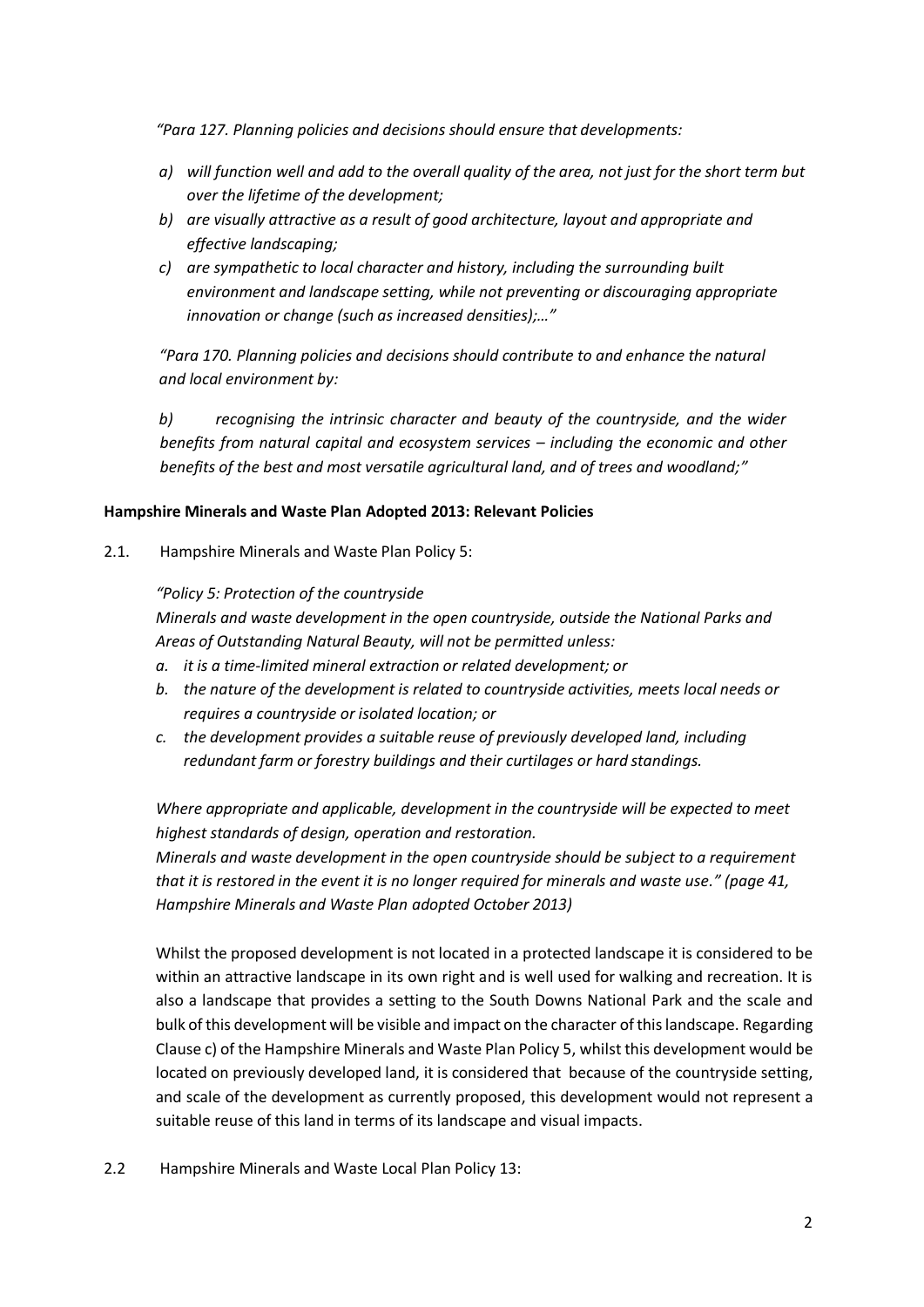*"Policy 13: High-quality design of minerals and waste development Minerals and waste development should not cause an unacceptable adverse visual impact and should maintain and enhance the distinctive character of the landscape and townscape.*

*The design of appropriate built facilities for minerals and waste development should be of a highquality and contribute to achieving sustainable development."* 

*In order to demonstrate that the key design and operation principles are met, all minerals and waste developments should:*

*be appropriate in scale and character in relation to its location, the surrounding area and any stated objectives for the future of the area. This should include any planned new development or regeneration;"* (page 53, Hampshire Minerals and Waste Plan Adopted October 2013)

Policy 13 in the Hampshire Minerals and Waste Plan requires the design of minerals and waste development to be of an appropriate scale and character in relation to its setting. This site is relatively visually exposed and can be viewed all around. It is considered that the proposals in terms of their scale and character as currently shown would adversely affect the character and appearance of the rural countryside.

#### **East Hampshire Local Plan Relevant Policies**

**2.2** The principal relevant policy in the current East Hampshire Local Plan is:

#### *"CP29 Design*

*The District's built environment must be of an exemplary standard and highly appealing in terms of visual appearance. All new development will be required to respect the character, identity and context of the district's towns, villages and countryside and must help to create places where people want to live, work and visit. New development will be required to:*

*d) ensure that the layout and design of development contributes to local distinctiveness and sense of place, and is appropriate and sympathetic to its setting in terms of its scale, height, massing and density, and its relationship to adjoining buildings, spaces around buildings and landscape features;*

*e) ensure that development makes a positive contribution to the overall appearance of the area by the use of good quality materials of appropriate scale, profile, finish, colour and proven weathering ability;" (page 71, East Hampshire Local Plan (Joint Core Strategy Adopted June 2014)*

**2.3** East Hampshire Emerging Local Plan, has a similar policy on Design with regards to the scale, height and massing of a proposed development:

*"Policy S27.1 New development will be permitted where it would help to establish a strong sense of place, by reinforcing or enhancing local character, and would function well with its surroundings. This means that development proposals should:*

*a) respect or improve the local built environment and landscape setting through the siting, scale, height, massing, roof design and density of proposed buildings and structures;"*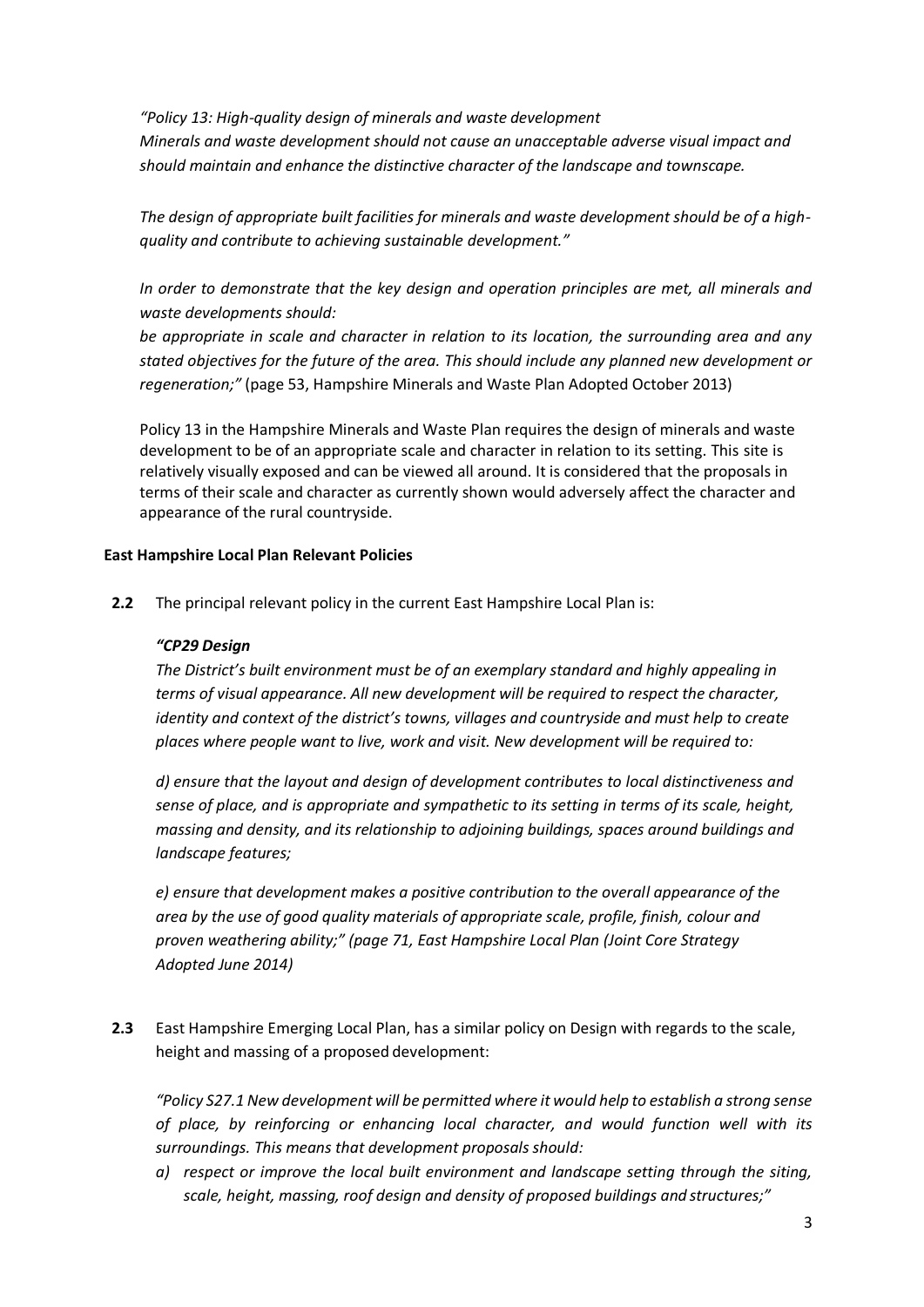*(page 249, East Hampshire Emerging Local Plan)*

- 3.0. Detailed comments on Chapter 5 Landscape and Visual Effects Environmental Statement
- 3.1. In the Landscape and Visual Impact Assessment ES Volume 1 2627 05 LVIA Final the various Landscape Character Assessments are set out in detail from the National Character Assessment, the County and National Park Assessments to the District Council level. In Clauses 5.4.13 – 5.4.48 large sections of the relevant documents are reproduced. Section 5.5 analyses the effect of the proposed development and in clause 5.5.26 it states that "*There would be an appreciable increase in the influence of built development locally, and the Proposed Development would become a new characteristic feature of the landscape immediately surrounding the Site. Locally, effects would be moderate to major adverse, and would be significant.*" The views of the proposal shown in figures 14 and 24 clearly show the impact on the local landscape character. Whilst it is accepted that there are pylons within view in this landscape, their effect on the character cannot be compared to the effect of the proposed development. The pylons are tall (up to 50m high) but they are visually permeable whilst the proposed development structure presents a large unbroken mass of approximately 200m long and 85m wide in this landscape. In ES Volume 3 Appendix 5.5 Effects on Landscape Character, there is an in-depth analysis of the impacts of the proposal on the Hampshire Landscape Character Area 3f Wey Valley. In this document it states that "*Locally, a moderate to major level of effect would occur due to the increased prominence of built development at the Site*". It is considered that the local effect should be major. However, this analysis does state that the effect is '*Significant'* and the development will be '*Adverse'* i.e. the most severe level of impact on landscape character. The landscape character assessment does not take account of the effects of the plumes of smoke from the proposed chimneys and the extent these would affect, in particular on the South Downs National Park.
- 3.2. The landscape assessment describes the landscape character as "*ordinary countryside*," however, as the development is within 1,200 metres of the Park Boundary, it would impact on the setting of the South Downs National Park. This landscape carries the highest landscape designation and the LVIA does not fully assess the effects on this area. In particular, the effects caused by the chimneys and night lighting which would impact the perceptual and tranquillity qualities of the National Park.
- 3.3. In the ES Volume 3 Appendix 5.6 Effects on Viewpoints, each viewpoint is detailed and the effects of the proposals analysed. The photographic views which accompany this analysis are shown in ES Volume 2 Viewpoints 1 - 24 (Views 22 and 23 are not detailed). These photographs show the existing view and the proposed view with photomontages of the proposed development. In appendix 5.6 it states that there will be an 'Adverse' visual effect on 13 of these viewpoints and the impact is considered to be 'Significant' on 7 of these views; these are view 5, 6, 9, 10, 14, 18 and 24. The properties that will be most affected are Hawbridge Cottages and Hawbridge Farm (see viewpoint 5), which are located on higher ground just to the south of the proposed development. To the north of the A31 there are a network of footpaths and bridleways that start in and around Holybourne, these include the long-distance St Swithun's Way footpath. As evidenced by the level of wear and tear, these paths appear to be very well used by walkers many of which are assumed to be local residents. Therefore, the 'Significant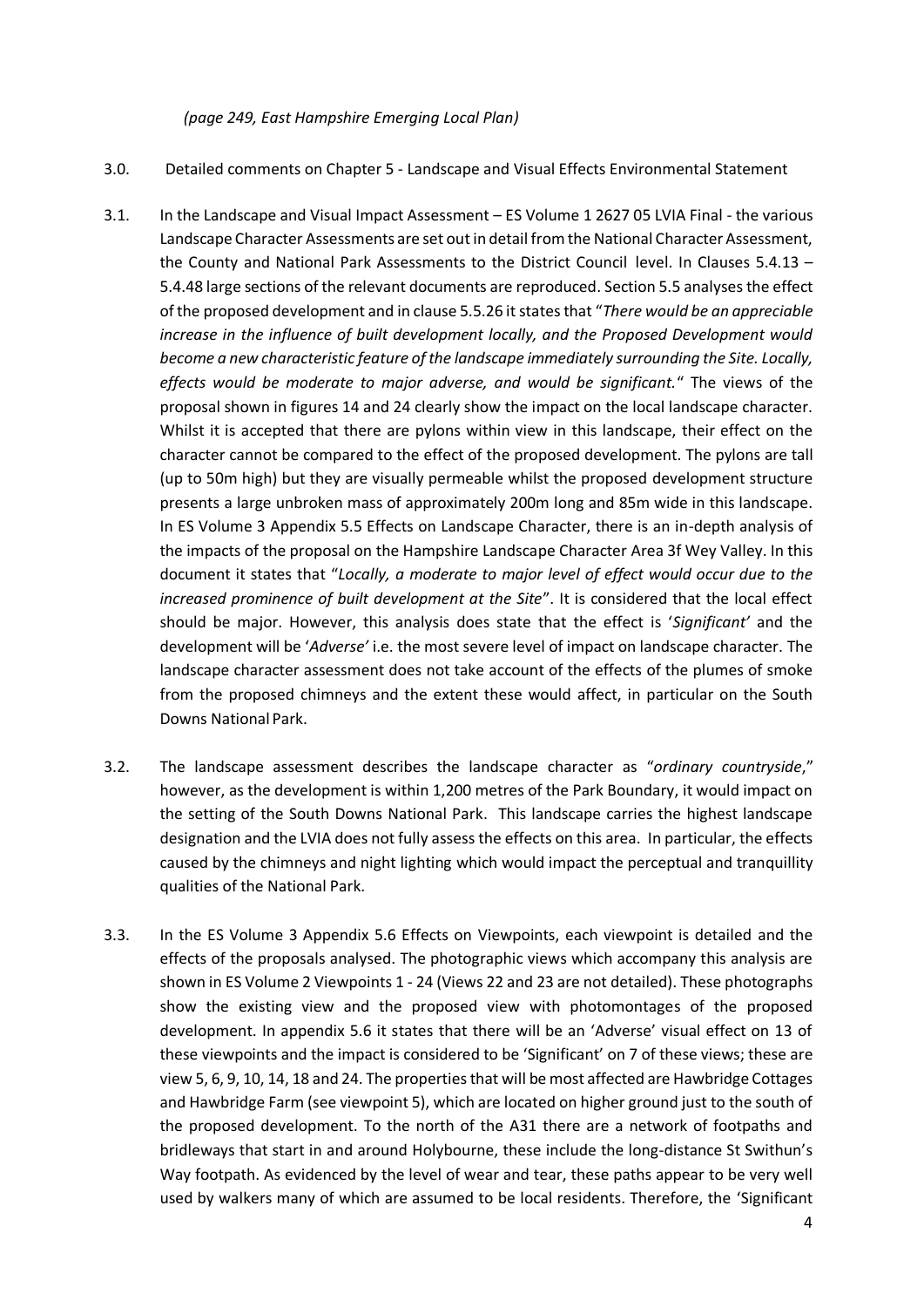Adverse' visual impact of this development will be clearly seen by those walkers who regularly use the paths in the vicinity. It is noted that none of the photomontages show a plume of smoke coming out of the chimneys, however the modelling within the ES shows that it is likely to be visible between  $9 - 13.5%$  of daylight hours. This will further highlight the presence of the building and chimneys. No assessment has been carried out of the night-time illumination of the chimneys and the effects this might have on the plumes emitted. It is considered that these effects should be assessed. It is noted that the LVIA prepared by the applicant does not find any beneficial visual effects of this development.

- 3.4. The South Downs National Park Authority has highlighted that the visual assessment does not address the effect of the proposed development on several paths within the Park, which they believe will have a view. The effect on these paths should be addressed.
- 3.5. The layout, form and appearance of the development proposals has evolved since the EIA Scoping opinion was sought in 2019. The proposed outer cladding walls combining green walls and light-coloured cladding make the appearance of this building more acceptable. However, it is considered that these mitigation measures may not overcome the main landscape objection to this proposal, namely the excessive scale of the building, its bulk and the negative effect this will have on this countryside location and the Wey Valley.
- 3.6. Whilst the site is located adjacent to a layby on the edge of the A31, it is in a rural location and is considered too small to accommodate such a large building. It is accepted that tree and shrub planting around such a tall building will never completely screen the building, but there should be space on the site to place the building in a landscape that is commensurate with the scale of the development, if in a rural location. This would allow room for ground modelling and planting on a large scale that could help to soften the impact of the development and design in features that would reflect the local riverine landscape character. The assessment of the proposed development's landscape and visual impact relies on existing planting to the north east and west which is outside the site boundary. This planting is currently beyond the control of the applicant. It is considered that its future loss would have a significant negative impact on the development's landscape and visual impact. The proposed planting on the south side of the site occupies a narrow strip, comprising 2 metres of grassland and a 2 metre wide hedgerow with trees. It is considered that this would not be sufficient to soften the impact of the proposed development, particularly for the residents at Hawbridge Cottages and Farm. In addition, as this boundary is adjacent to the Alton Railway line, it is assumed there will be restrictions placed by Network Rail on the size obtained by trees and growth on the trackside.
- 3.7. As currently proposed, other than a very small triangular area at eastern end of the site (approximately 7 - 8% of the site), the whole of the site would be taken up with buildings, chimney and hard surfacing. Softening the appearance of the building relies significantly on the use of green walls. There are a number of concerns with the use of this system. There are currently no details of what would be planted on these walls. These systems generally comprise ornamental plants and it is considered that these would not be in keeping with this rural location. As part of the ongoing mitigation strategy for the building, the planting must remain in good condition throughout its life. This planting will require a significant amount of maintenance and regular replacement of plant material, for it to remain looking acceptable.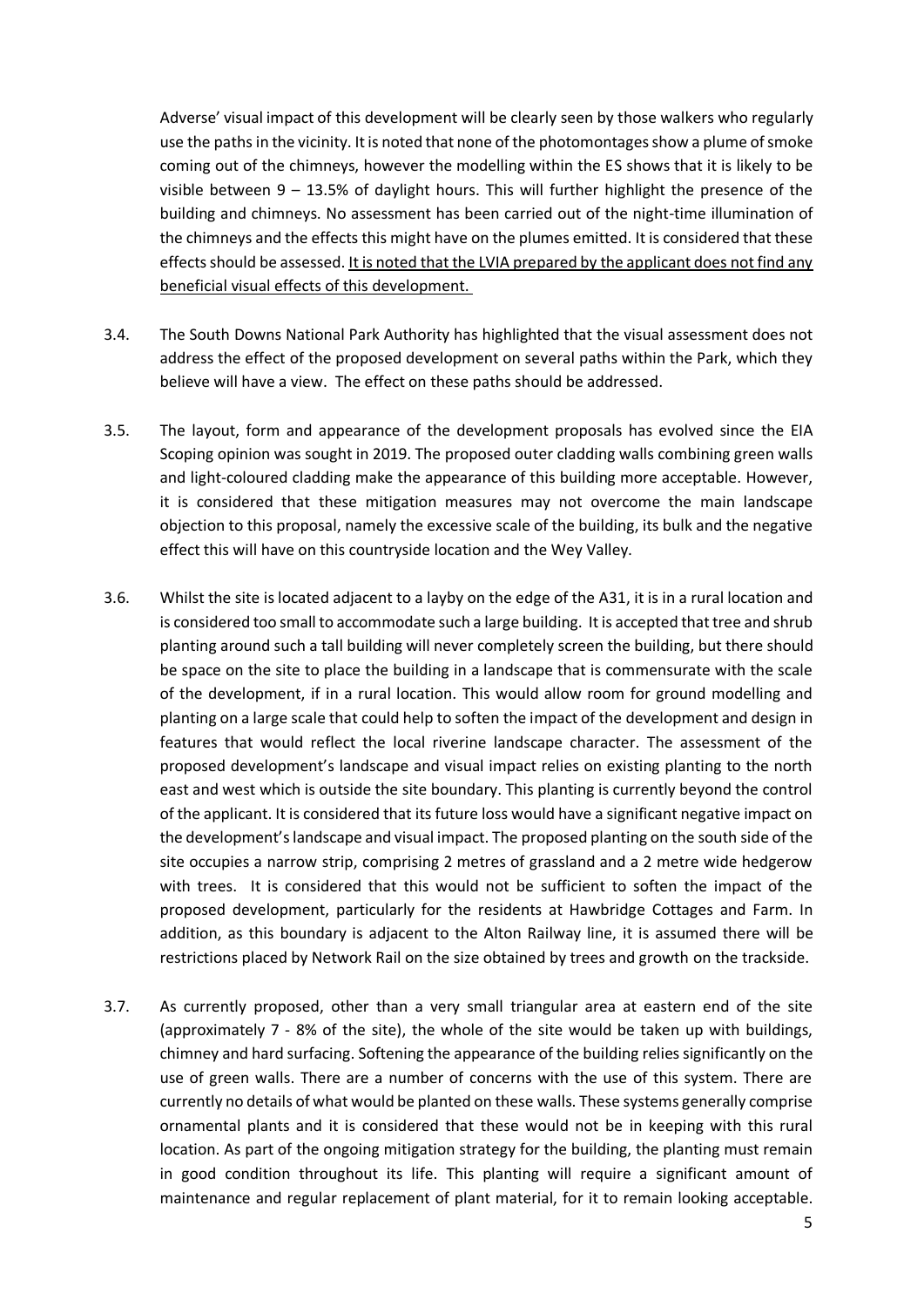Should the Local Planning Authority be minded to approve this application, then detailed planting establishment and 25 year management plans will be required as a condition of approval, including the green walls.

3.8. The proposed cable route to the Alton substation is not detailed to any extent. The development cannot take place without a connection to the grid and therefore this element of the proposal should be detailed at this stage. It is suggested that the cable will be buried in the verges along the A31. These verges are well vegetated and, in many locations, have well established semi-mature and mature trees. Burying the cable could affect the rooting zones of the trees and make them unstable. A detailed analysis of this route and the possibility of either boring or hand digging trenches is necessary.

## **4.0. Conclusions**

- 4.1 The design of this scheme has evolved significantly since the EIA Scoping report however there are still strong concerns about the visual and landscape impact of the development proposals. Whilst the undergrounding of part of the building, and the proposal to have green walls have improved the visual appearance, it is considered that these changes are unable to overcome the fact that the layout, form and appearance of the development proposals as currently proposed are not appropriate to the scale and landscape setting of the site.
- 4.2 The proposals as they currently stand do not fully comply with the Hampshire Minerals and Waste Plan Policies 5: *Protection of the Countryside* and Policy 13 *High quality design of minerals and waste development*. These policies require development to be appropriate in scale and character in relation to its location.
- 4.3 East Hampshire Local Plan has similar policies; Policy 29 and (Policy S27.1 in the emerging plan) require new development to reflect '*local distinctiveness and sense of place, and is appropriate and sympathetic to its setting in terms of its scale, height, massing and density, and its relationship to adjoining buildings, spaces around buildings and landscape feature*
- 4.4 The landscape assessment has taken little account of the impacts on the setting of the South Downs National Park. The chimneys will be clearly visible from a number of locations in the Park, and both the night lighting and the effect of the plumes have not been considered in particular in relation to their effect on the perceptual qualities and tranquillity of the landscape. This area needs to be addressed before full landscape conclusions are made.
- 4.5 The connection to the Grid is not detailed. This element of the development proposals could have significant negative effects. This area needs to be addressed before full landscape conclusions are made. Without this required information, the impact on the local landscape cannot be fully assessed and a holding objection is raised, until this cumulative impact is assessed.
- 4.6 As recognised by the Landscape and Visual Impact Assessment prepared by the applicant, the proposals as they currently stand have negative impacts on both the landscape character and visual effects. This is due to the scale, size, appearance and massing of the proposal and the long-term permanent landscape and visual impacts. The site is considered to have limited capacity to absorb a development of the scale currently proposed. There are some very significant issues to resolve to render this scheme acceptable in landscape terms. The